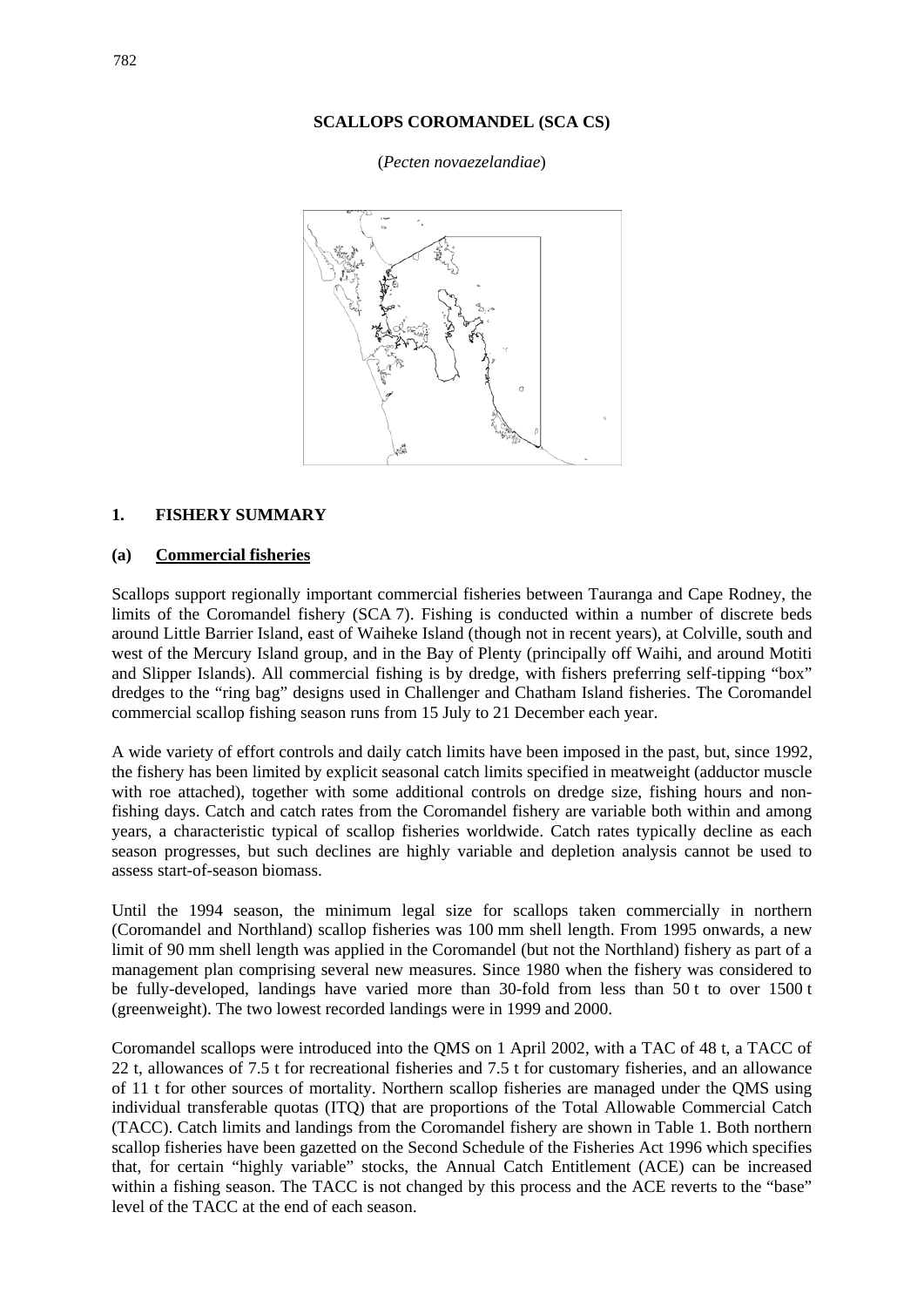**Table 1: Catch limits, landed catch (t meatweight), and estimated catch (t greenweight) from the Coromandel fishery since 1974. The Coromandel commercial scallop season runs from 15 July to 21 December, inclusive. Data before 1986 are from Fisheries Statistics Unit (FSU) forms. Landed catch figures come from Licensed Fish Receiver Return (LFRR) forms and from the landed section of Catch Effort and Landing Return (CELR) forms whereas estimated catch figures come from the effort section of CELRs and are pro-rated to sum to the total CELR greenweight. "Hauraki" = 2X and 2W, "Mercury" = 2L and 2K, "Barrier" = 2R, 2S, and 2Q, "Plenty" = 2A–2I. Seasonal catch limits (since 1992) have been specified as ACE or on permits in meatweight ("Green" assumes the gazetted meatweight recovery conversion factor of 12.5% and probably overestimates the actual greenweight taken in most years). \* 1991 landings include about 400 t from Colville; –, no catch limits set, or no reported catch.** 

|               | Catch limits (t)         |         | Landed catch (t, meat)   |                          | <b>Estimated catch (t green)</b> |                  |         |                  |                  |
|---------------|--------------------------|---------|--------------------------|--------------------------|----------------------------------|------------------|---------|------------------|------------------|
| <b>Season</b> | Meat                     | "Green" | <b>LFRR</b>              | <b>CELR</b>              | <b>Total</b>                     | Hauraki          | Mercury | <b>Barrier</b>   | Plenty           |
| 1974          | $\overline{\phantom{0}}$ |         | $\overline{\phantom{0}}$ |                          | 26                               | $\boldsymbol{0}$ | 26      | $\boldsymbol{0}$ | $\mathbf{0}$     |
| 1975          | $\overline{\phantom{0}}$ |         |                          | $\overline{\phantom{0}}$ | 76                               | $\boldsymbol{0}$ | 76      | $\boldsymbol{0}$ | $\boldsymbol{0}$ |
| 1976          |                          |         |                          | $\overline{\phantom{0}}$ | 112                              | $\boldsymbol{0}$ | 98      | $\boldsymbol{0}$ | 14               |
| 1977          |                          |         |                          | $\overline{\phantom{0}}$ | 710                              | $\boldsymbol{0}$ | 574     | $\mathbf{0}$     | 136              |
| 1978          |                          |         |                          | $\overline{\phantom{0}}$ | 961                              | 164              | 729     | 3                | 65               |
| 1979          | $\overline{\phantom{0}}$ |         |                          | $\overline{\phantom{0}}$ | 790                              | 282              | 362     | 51               | 91               |
| 1980          | $\overline{\phantom{0}}$ |         |                          | $\overline{\phantom{0}}$ | 1 0 0 5                          | 249              | 690     | 23               | 77               |
| 1981          | $\overline{\phantom{a}}$ |         |                          | $\equiv$                 | 1 1 7 0                          | 332              | 743     | 41               | 72               |
| 1982          |                          |         |                          | $\overline{\phantom{0}}$ | 1 0 5 0                          | 687              | 385     | 49               | 80               |
| 1983          |                          |         |                          |                          | 1553                             | 687              | 715     | 120              | 31               |
| 1984          |                          |         |                          |                          | 1 1 2 3                          | 524              | 525     | 62               | 12               |
| 1985          | $\overline{\phantom{0}}$ |         |                          | $\overline{\phantom{0}}$ | 877                              | 518              | 277     | 82               | $\boldsymbol{0}$ |
| 1986          | $\overline{\phantom{0}}$ |         | 162                      | $\overline{\phantom{0}}$ | 1 0 3 5                          | 135              | 576     | 305              | 19               |
| 1987          | $\overline{\phantom{0}}$ |         | 384                      | $\overline{\phantom{0}}$ | 1431                             | 676              | 556     | 136              | 62               |
| 1988          | $\overline{\phantom{0}}$ |         | 182                      | $\overline{\phantom{0}}$ | 1 1 6 7                          | 19               | 911     | 234              | $\mathfrak{Z}$   |
| 1989          |                          |         | 104                      | $\overline{\phantom{0}}$ | 360                              | 24               | 253     | 95               | $\mathbf{1}$     |
| 1990          |                          |         | 153                      | $\overline{\phantom{0}}$ | 903                              | 98               | 691     | 114              | $\boldsymbol{0}$ |
| 1991          | $\overline{\phantom{0}}$ |         | 203                      | $\overline{\phantom{0}}$ | 1 3 9 2                          | $*472$           | 822     | 98               | $\mathbf{0}$     |
| 1992          | 154                      | 1 2 3 2 | 147                      | $\overline{\phantom{0}}$ | 901                              | 67               | 686     | 68               | 76               |
| 1993          | 132                      | 1056    | 62                       | $\overline{\phantom{0}}$ | 455                              | 11               | 229     | 60               | 149              |
| 1994          | 66                       | 528     | 49                       | $\overline{\phantom{0}}$ | 323                              | 17               | 139     | 48               | 119              |
| 1995          | 86                       | 686     | 88                       | 79                       | 574                              | 25               | 323     | 176              | 50               |
| 1996          | $88\,$                   | 704     | 81                       | 80                       | 594                              | 25               | 359     | 193              | 18               |
| 1997          | 105                      | 840     | 94                       | 89                       | 679                              | $26\,$           | 473     | 165              | 15               |
| 1998          | 110                      | 880     | 37                       | 19                       | 204                              | $\mathbf{1}$     | 199     | $\sqrt{2}$       | $\mathbf{1}$     |
| 1999          | 31                       | 248     | 8                        | $\tau$                   | 47                               | $\boldsymbol{0}$ | 12      | 17               | 18               |
| 2000          | 15                       | 123     | 7                        | 10                       | 70                               | $\boldsymbol{0}$ | 24      | $\overline{2}$   | 44               |
| 2001          | 22                       | 176     | $22\,$                   | 20                       | 161                              | $\mathbf{1}$     | 63      | 85               | 12               |
| 2002          | 35                       | 280     | 32                       | 32                       | 204                              | $\boldsymbol{0}$ | 79      | 12               | 112              |
| 2003          | 58                       | 464     | 58                       | 58                       | 451                              | 63               | 153     | 13               | 223              |
| 2004          | 78                       | 624     | 78                       | 78                       | 624                              | 27               | 333     | 27               | 237              |
| 2005          | 118                      | 968     | 119                      | 121                      | 968                              | 21               | 872     | 75               | $\boldsymbol{0}$ |
| 2006          | 118                      | 968     | 118                      | 127                      | 930                              | 28               | 842     | 75               | $\mathbf{0}$     |

#### **(b) Recreational fisheries**

There is an intense non-commercial (recreational and Maori) interest in scallops throughout the Coromandel and Northland fisheries. Non-commercial fishing for scallops occurs in suitable areas throughout the two fisheries, mostly in enclosed bays and harbours. Scallops are usually taken by diving using snorkel or SCUBA, although considerable amounts are also taken using small dredges. In some areas, especially in harbours, scallops can be taken by hand from the shallow subtidal and even the low intertidal zones (on spring tides), and, in storm events, scallops can be cast onto lee beaches in large numbers. To some extent, management of northern scallop fisheries has concentrated on spatial separation of commercial and amateur fisheries through the closure of harbours and enclosed waters to commercial dredging. There remain, however, areas of contention and conflict, some of which have been addressed using additional voluntary or regulated closures. Recreational regulations restrict the daily harvest (bag limit) to 20 per person, with a minimum legal size of 100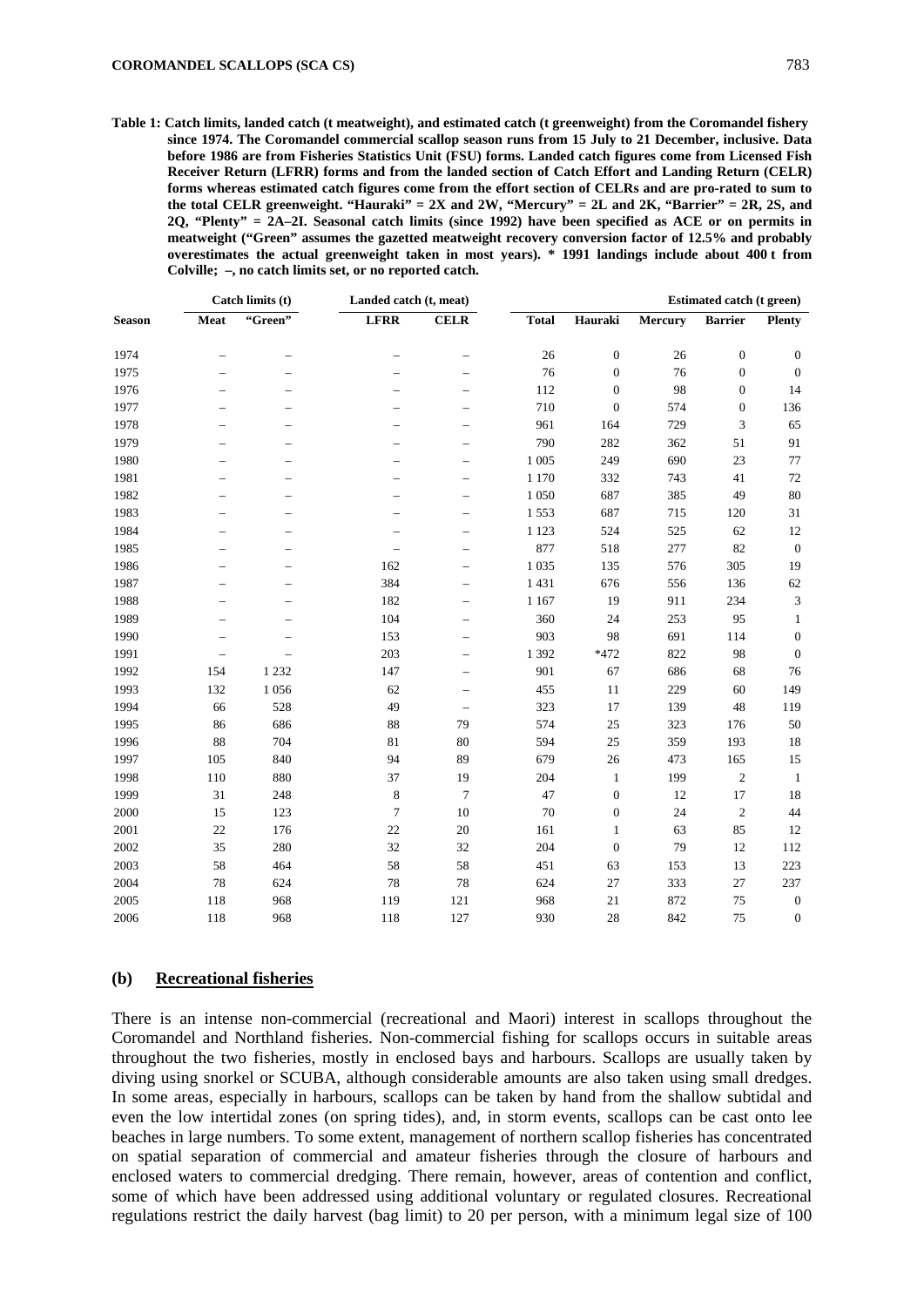mm shell length. Until 2006, the recreational scallop season ran from 15 July to 14 February, but in 2007 the season was changed to run from 1 September to 31 March.

Currently, there are no reliable estimates of non-commercial harvest of scallops from the Coromandel or Northland fisheries. Estimates of catch by recreational fishers from the two northern scallop fisheries have been made on four occasions as part of recreational fishing (telephone and diary) surveys [\(Table 2\)](#page-2-0). The Marine Recreational Fisheries Technical Working Group (FTWG) reviewed these surveys and recommended "that the telephone-diary estimates be used only with the following qualifications: 1) they may be very inaccurate; 2) the 1996 and earlier surveys contain a methodological error; and 3) the 1999/2000 and 2000/2001 estimates are implausibly high for many important fisheries."

Given the above concerns about the reliability of non-commercial harvest estimates, it is difficult to make comparisons between the levels of commercial and non-commercial harvest. However, in 1993– 94 the recreational harvest estimate was 60–70 t (greenweight) from the area shared with the Coromandel commercial fishery (Bradford, 1997). These estimates may include some Maori customary catch. Commercial landings from the Coromandel controlled fishery in the most comparable period (July to December 1994 scallop season) were 323 t, suggesting that, in that year, the recreational catch of scallops was about 16–18% of total removals. It is not known if these estimates are typical of the recreational catch, but the commercial catch was very low and 1993–94 may not have been a typical year.

<span id="page-2-0"></span>**Table 2: Harvest estimates (number and greenweight) of scallops taken by recreational fishers in Coromandel and Northland (QMA 1) from the telephone-diary surveys conducted in 1993/94, 1996, 1999/2000, and 2000/01. The Marine Recreational Fisheries Technical Working Group considered that these estimates may be very inaccurate.** 

|          | Coromandel         |      |                      |                    |      |                      |                        |
|----------|--------------------|------|----------------------|--------------------|------|----------------------|------------------------|
| Year     | No. of<br>scallops | CV   | Weight<br>(t, green) | No. of<br>scallops | CV   | Weight<br>(t, green) | Reference              |
| 1993/94  | 626 000            | 0.14 | $60.0 - 70.0$        | 374 000            | 0.17 | $40.0 - 60.0$        | Bradford (1997)        |
| 1996     | 614 000            | 0.12 | 62.0                 | 272 000            | 0.18 | 32.0                 | Bradford (1998)        |
| 1999/200 | 257 000            | 1.01 | 30.1                 | 634 000            | 0.34 | 69.8                 | Boyd & Reilly $(2002)$ |
| 2000/01  | 472 000            | 0.47 | 55.3                 | 820 000            | 0.31 | 90.3                 | Boyd et al. (2004)     |

### **(c) Maori customary fisheries**

Scallops were undoubtedly used traditionally as food by Maori, although quantitative information on the level of Maori customary take is not available.

# **(d) Illegal catch**

There is no quantitative information on the level of illegal catch.

### **(e) Other sources of mortality**

The box dredges in use throughout the Coromandel fishery have been found to be considerably more efficient than ring-bag or Keta-Ami dredges, in the generally sandy conditions prevalent in the fishery. However, scallops encountered by box dredges showed modest reductions in growth rate compared with scallops collected by divers, and their mortality was high (up to about 50% for larger size classes). Stochastic modelling suggested that, of the three dredge designs tested, box dredges would generate the greatest yield-per-recruit and catch rates. The incidental mortality caused by dredging substantially changed the shape of yield-per-recruit curves for Coromandel scallops, causing generally asymptotic curves to become domed, and decreasing estimates of  $F_{max}$  and  $F_{0,1}$ . More recent field experiments and modelling suggest that dredging reduces habitat heterogeneity, increases juvenile mortality, makes yield-per-recruit curves even more domed, and decreases estimates of *Fmax* and  $F_{0.1}$  even further.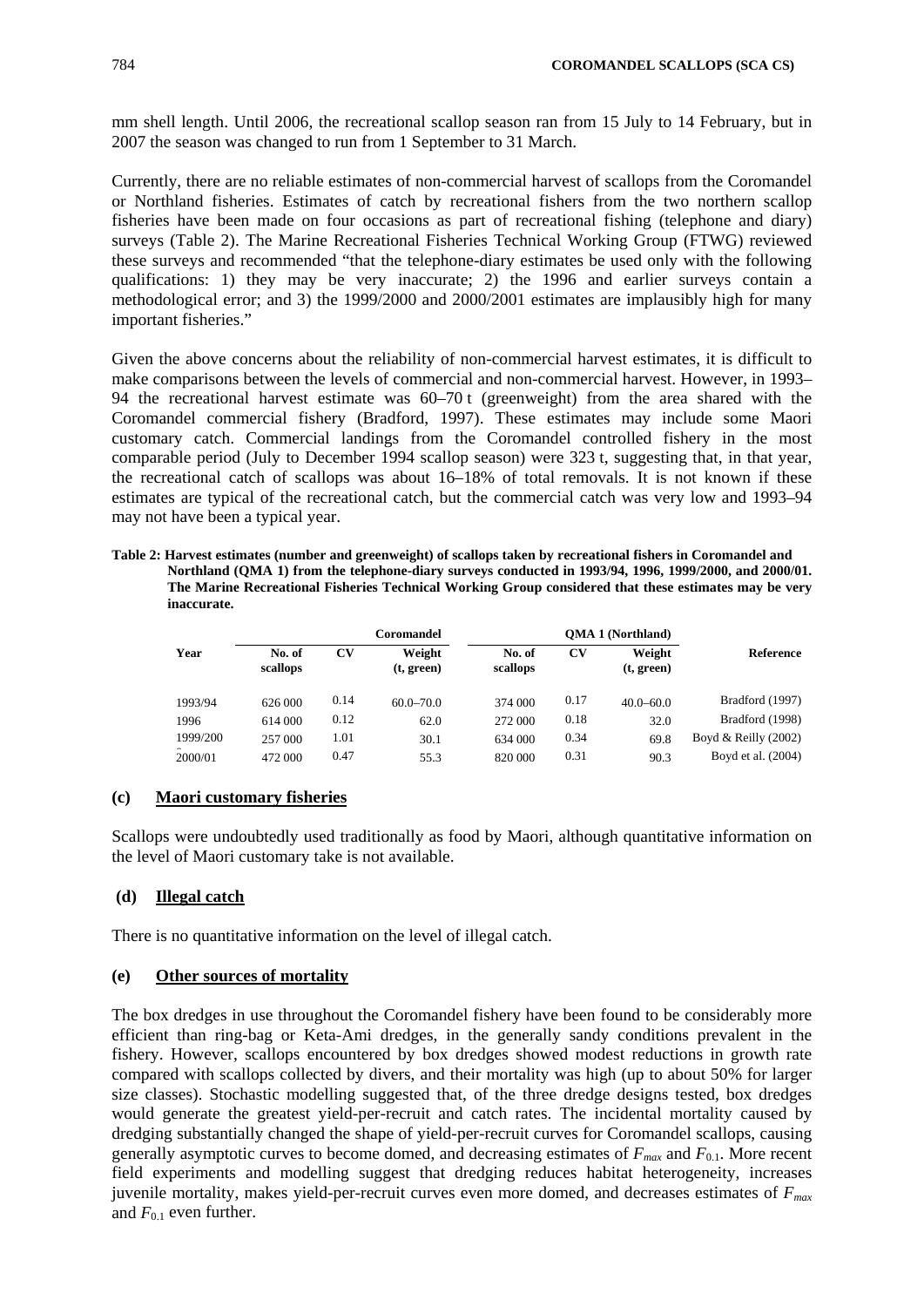## **2. BIOLOGY**

*Pecten novaezelandiae* is one of several species of "fan shell" bivalve molluscs found in New Zealand waters. Others include queen scallops and some smaller species of the genus *Chlamys*. *P. novaezelandiae* is endemic to New Zealand, but is very closely related to the Australian species *P. fumatus* and *P. modestus*. Scallops of various taxonomic groups are found in all oceans and support many fisheries world-wide. Most undergo large population fluctuations.

Scallops are found in a variety of coastal and intertidal habitats, but particularly in semi-enclosed areas where circulating currents are thought to retain larvae. After the planktonic larval phase and a relatively mobile phase as very small juveniles, scallops are largely sessile and move actively mainly in response to predators. They may, however, be moved considerable distances by currents and storms and are sometimes thrown up in large numbers on beaches.

Scallops are functional hermaphrodites, and become sexually mature at a size of about 60–70 mm shell length. They are extremely fecund and may spawn several times each year. Fertilisation is external and larval development lasts for about 3 weeks. Initial settlement occurs when the larva attaches via a byssus thread to filamentous material or dead shells on or close to the seabed. The major settlement of spat in northern fisheries usually takes place in early January. After growth to about 5 mm, the byssus is detached and, after a highly mobile phase as a small juvenile, the young scallop takes up the relatively sedentary adult mode of life.

The very high fecundity of this species, and likely variability in the mortality of larvae and prerecruits, leads to great variability in annual recruitment. This, combined with variable mortality and growth rate of adults, leads to scallop populations being highly variable from one year to the next, especially in areas of rapid growth where the fishery may be supported by only one or two year classes. This variability is characteristic of scallop populations world-wide, and often occurs independently of fishing pressure.

The growth of scallops within the Coromandel fishery is variable among areas, years, seasons and depths, and probably among substrates. In the Hauraki Gulf scallops have been estimated to grow to 100 mm shell length in 18 months or less whereas this can take three or more years elsewhere. In some years, growth is very slow, whereas in others it is very rapid. There is a steep relationship with depth and scallops in shallow water grow much faster than those in deeper water. This is not a simple relationship, however, as scallops in some very deep beds (e.g., Rangaunu Bay and Spirits Bay in the far north, both deeper than 40 m) appear to grow at least as fast as those in favourable parts of the Coromandel fishery. Food supply undoubtedly plays a role.

A variety of studies suggest that average natural mortality in the Coromandel fishery is quite high at  $M = 0.50$  y<sup>-1</sup> (instantaneous rate), and maximum age in unexploited populations is thought to be about 6 or 7 years. Biological parameters are presented in Table 3.

| <b>Stock</b>                 |              |       | <b>Estimates</b> | <b>Source</b>                           |
|------------------------------|--------------|-------|------------------|-----------------------------------------|
| Natural mortality, M         |              |       |                  |                                         |
| Motiti Island                | $0.4 - 0.5$  |       |                  | Walshe (1984)                           |
| Coromandel Fishery           | Mean $0.5$   |       |                  | Cryer (2001)                            |
| Weight = $a(length)^b$       | a            | b     |                  |                                         |
| Coromandel fishery           | 0.00042      | 2.662 |                  | Cryer & Parkinson (1999)                |
| von Bertalanffy parameters   | $L_{\infty}$ | K     | t                |                                         |
| Motiti Island (1981–82)      | 140.6        | 0.378 | $-0.0004$        | Walshe (1984)                           |
| Hauraki Gulf (1982–83)       | 115.9        | 1.200 | 0.0000           | Walshe (1984)                           |
| Whitianga (1982)             | 114.7        | 1.210 | 0.0000           | Data of L.G. Allen, analysed by Cryer & |
|                              |              |       |                  | Parkinson (1999)                        |
| Whitianga (1983)             | 108.1        | 1.197 | 0.0000           | Data of L.G. Allen, analysed by Cryer & |
|                              |              |       |                  | Parkinson (1999)                        |
| Whitianga (1984)             | 108.4        | 0.586 | 0.0000           | Data of L.G. Allen, analysed by Cryer & |
|                              |              |       |                  | Parkinson (1999)                        |
| Coromandel fishery (1992–97) | 108.8        | 1.366 | 0.0000           | Cryer & Parkinson (1999)                |
| Whitianga mean depth 10.6 m  | 113.5        | 1.700 | 0.0000           | Cryer & Parkinson (1999)                |
| Whitianga mean depth 21.1 m  | 109.0        | 0.669 | 0.0000           | Cryer & Parkinson (1999)                |
| Whitianga mean depth 29.7 m  | 110.3        | 0.588 | 0.0000           | Cryer & Parkinson (1999)                |

### **Table 3: Estimates of biological parameters.**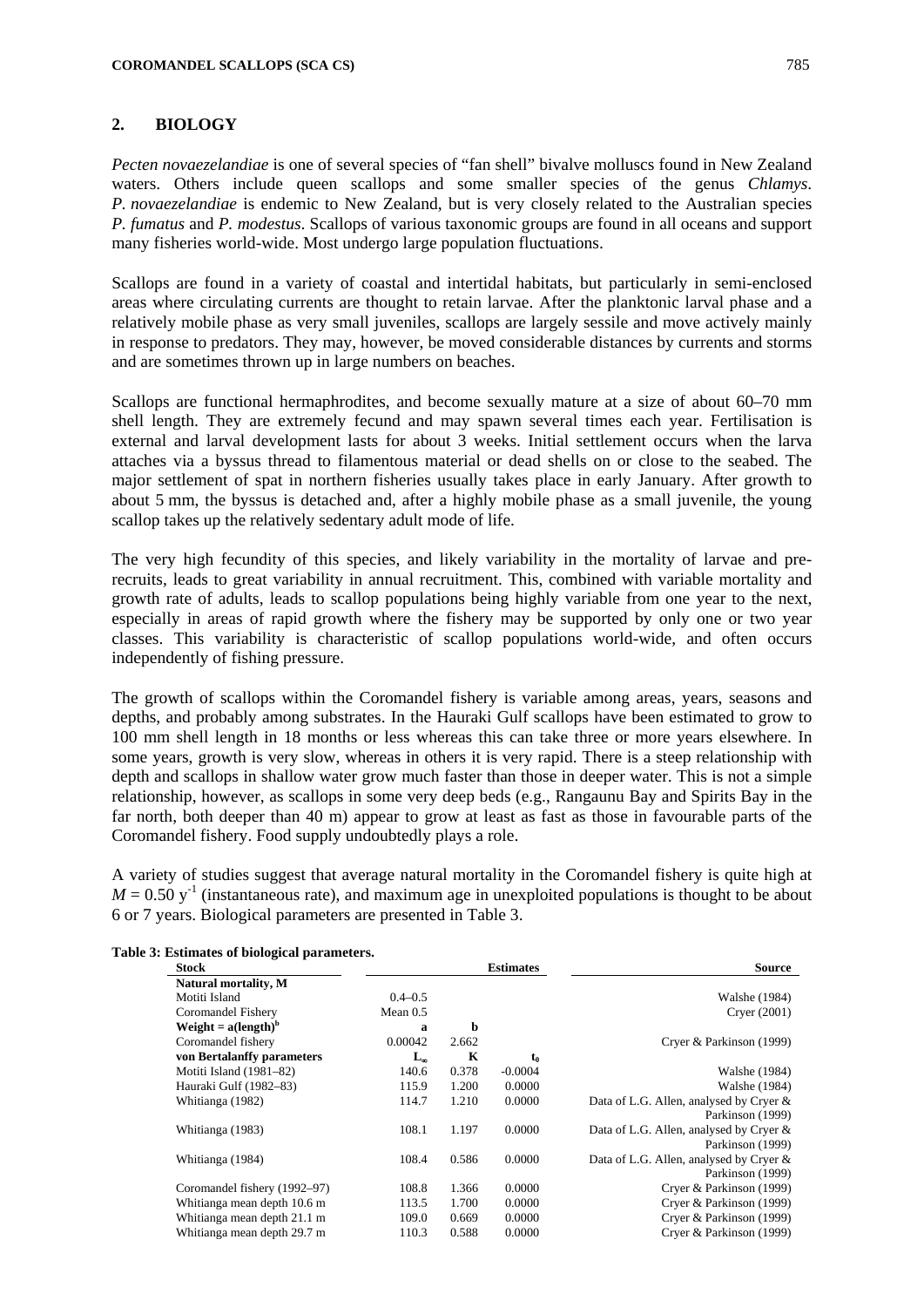# **3. STOCKS AND AREAS**

Scallops are distributed throughout the Coromandel fishery area in suitable habitat, although some of the beds are persistent and others are ephemeral. Scallops inhabit waters of up to about 60 m deep (apparently up to 85 m at the Chatham Islands), but are more common in depths of 10 to 45 m on substrates of shell gravel, sand or, in some cases, silt. The extent to which the various beds or populations are separate reproductively or functionally is not known.

# **4. STOCK ASSESSMENT**

# **(a) Estimates of fishery parameters and abundance**

Fishing mortality has sometimes been quite high in the Coromandel fishery. The average direct fishing mortality on scallops 100 mm or longer in the Mercury Bay beds (1978–1992) was estimated at  $F_{ext} = 1.0$  y<sup>-1</sup> (instantaneous rate, assuming  $M \sim 0.4$ ). Using data on the same size class from 1980 to 1997 and an assumed rate of  $M = 0.50$  y<sup>-1</sup> spread throughout the year, the estimated average direct fishing mortality for the Mercury Bay bed was  $F_{ext} = 1.26$  y<sup>-1</sup>, and for the Little Barrier Island bed was  $F_{\text{est}} = 1.08 \text{ y}^{-1}$ . Estimated fishing mortality between 1998 and 2002 was considerably lower than these averages  $(0.01-0.45 \text{ y}^{-1})$ . There is no known stock-recruit relationship for Coromandel scallops.

## **(b) Biomass estimates**

Virgin biomass,  $B_0$ , and the biomass that will support the maximum sustainable yield,  $B_{MSV}$ , have not been estimated and are probably not appropriate reference points for a stock with highly variable recruitment and growth such as scallops.

There have been annual surveys and assessments of Coromandel scallops since 1992 (except for 2000), in support of a CAY management strategy. Assessments are based on pre-season biomass surveys conducted by diving and/or dredging.

| Table 4: Estimated recruited biomass (at the time of surveys) of scallops of 95 mm or more shell length in the |
|----------------------------------------------------------------------------------------------------------------|
| Coromandel fishery since 1980 using historical average dredge efficiency. – indicates no survey in a given     |
| year, * not all beds surveyed, estimate of total biomass probably significantly biased low. Bay of Plenty      |
| landings come from beds at Waihi, Motiti, and Papamoa.                                                         |

| Biomass (t greenweight) |           |                       |                      |              |  |  |  |
|-------------------------|-----------|-----------------------|----------------------|--------------|--|--|--|
| Hauraki                 | Whitianga | <b>Little Barrier</b> | <b>Bay of Plenty</b> | <b>Total</b> |  |  |  |
|                         | 1197      |                       |                      |              |  |  |  |
|                         | 1092      |                       |                      |              |  |  |  |
|                         | 725       |                       |                      |              |  |  |  |
|                         | 998       |                       |                      |              |  |  |  |
| 800                     | 1092      |                       |                      | $^*1892$     |  |  |  |
| 2000                    | 966       |                       |                      | $*2966$      |  |  |  |
| 1500                    | 1313      |                       |                      | $*2813$      |  |  |  |
|                         | 1628      |                       |                      |              |  |  |  |
|                         |           |                       |                      |              |  |  |  |
|                         |           |                       |                      |              |  |  |  |
| 608                     | 767       |                       |                      | 1375         |  |  |  |
| 266                     | 824       |                       |                      | $^*1090$     |  |  |  |
| 73                      | 1272      |                       |                      | 1345         |  |  |  |
| 41                      | 748       |                       | 735                  | 1524         |  |  |  |
| 3                       | 481       |                       | 153                  | $^*$ 637     |  |  |  |
| 26                      | 445       | 258                   | 509                  | 1277         |  |  |  |
| 28                      | 619       | 346                   | 241                  | 1244         |  |  |  |
| 508                     | 623       | 402                   | 269                  | 1839         |  |  |  |
| 506                     | 641       | 99                    | 132                  | 1414         |  |  |  |
| 18                      | 176       | 19                    | 87                   | 325          |  |  |  |
| $\overline{a}$          |           |                       | $\qquad \qquad -$    |              |  |  |  |
| 19                      | 142       | 152                   | 70                   | 403          |  |  |  |
| 90                      | 255       | 85                    | 70                   | 513          |  |  |  |
| 160                     | 428       | 146                   | 206                  | 1287         |  |  |  |
| 471                     | 2546      | 119                   | 340                  | 3479         |  |  |  |
| 475                     | 5036      | 282                   | 518                  | 6311         |  |  |  |
| 685                     | 4397      | 321                   | 237                  | 5640         |  |  |  |
|                         |           |                       |                      |              |  |  |  |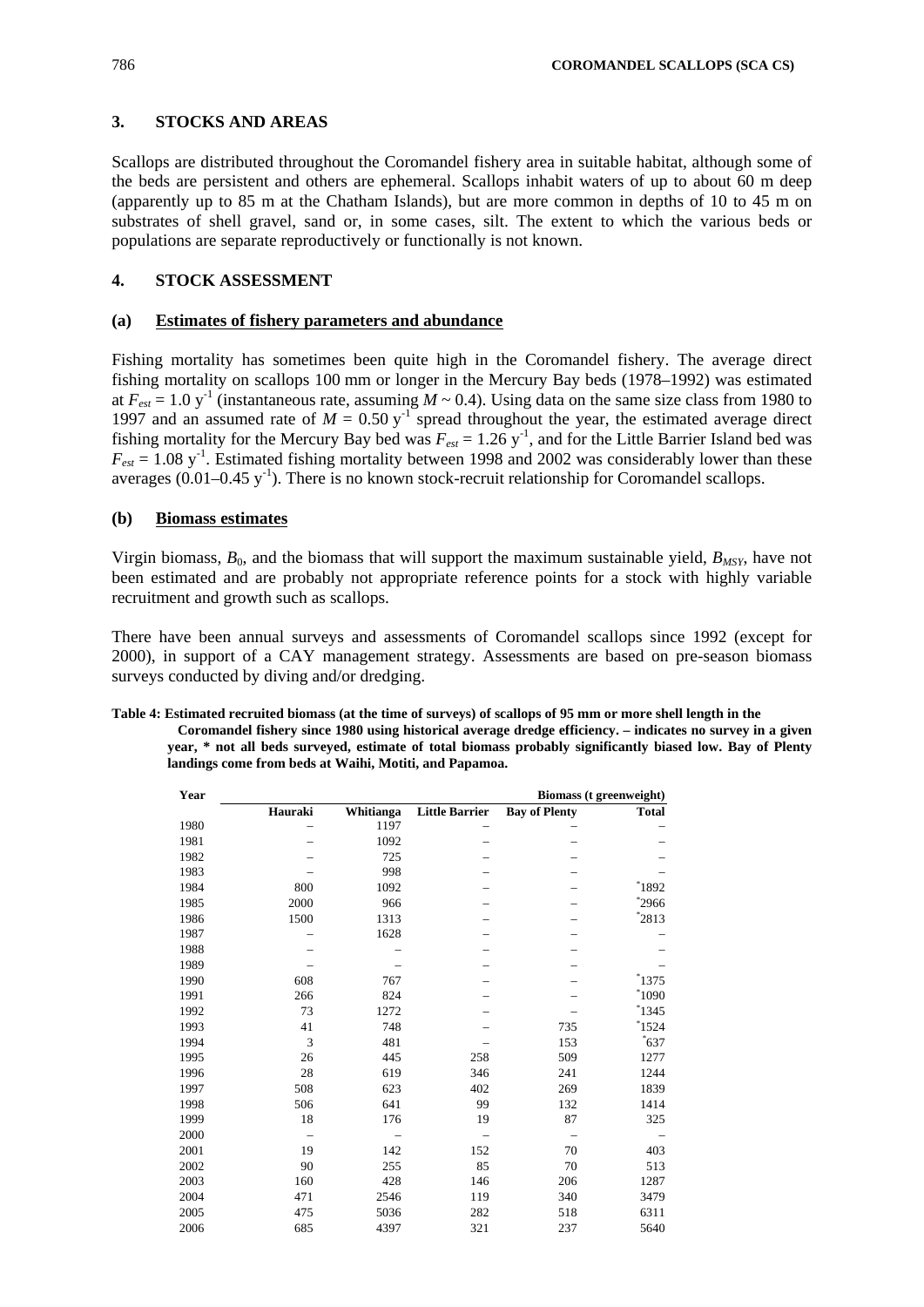Until 1997, assessments for the Coromandel fishery were based on Provisional Yield (PY, estimated as the lower bound of a 95% confidence distribution for the estimated start-of-season biomass of scallops 100 mm or more shell length). Experiments and modelling showed this method to be suboptimal. New estimates of the reference fishing mortality rates  $F_{0.1}$ ,  $F_{40\%}$  and  $F_{max}$  were therefore made, taking into account experimental estimates of incidental fishing mortality. For assessments since 1998, CAY was estimated using these reference fishing mortality rates, and CAY supplanted PY as a yield estimator. Recent experimentation and modelling of juvenile mortality in relation to habitat heterogeneity suggest that even these more conservative reference fishing mortality rates may be too high.

Diver surveys of scallops were conducted in June 2006 at selected scallop beds in Northland and Coromandel recreational fishing areas (Williams et al., 2006a). For the four small beds (total area of  $4.64 \text{ km}^2$ ) surveyed in the Coromandel fishery, start-of-season biomass of scallops over 100 mm shell length was estimated to be 128 t greenweight (16 t meatweight) with a CV of 26%.

### **(c) Estimation of Maximum Constant Yield (MCY)**

MCY has not been estimated for Coromandel scallops and would probably be close to zero.

## **(d) Estimation of Current Annual Yield (CAY)**

Recent management of Coromandel scallops has been based on a CAY approach. Since 1998, catch limits have been adjusted in line with estimated start-of-season recruited biomass and an estimate of CAY made using the version of the Baranov catch equation given by Cryer & Morrison (1997):

$$
CAY = \frac{F_{ref}}{F_{ref} + \frac{5M}{12}} * \left[1 - e^{-\left(F_{ref} + 5M_{12}'\right)}\right] * B_{jul}
$$

Where,  $F_{ref}$  is a reference fishing mortality ( $F_{0.1}$ ,  $F_{max}$  or  $F_{40\%}$ ) and  $B_{jul}$  is the start-of-season recruited biomass (scallops of 90 mm or more shell length). This approach is specific to the 5 month Coromandel scallop fishing season. Because of the uncertainty over biomass estimates, growth, and mortality in a given year, and appropriate reference rates of fishing mortality, CAY estimates are derived for two different scenarios.

#### **Average outlook, excluding habitat effects**

The start-of-season recruited biomass of scallops 90 mm in shell length or greater in the Coromandel fishery was predicted to be 12 203 t (greenweight) and 1531 t (meatweight) in 2006 (Williams et al., 2006b). CAY was calculated using these biomass estimates and each of the reference fishing mortality rates  $F_{0,1}$ ,  $F_{max}$ , and  $F_{40\%}$  as follows:

| For $F_{40\%}$ (0.514), | $CAY = 0.7116 * 0.5144 * 12203 (1531) = 4503$ t (green) or 560 t (meat) |
|-------------------------|-------------------------------------------------------------------------|
| For $F_{01}$ (0.431),   | $CAY = 0.6741 * 0.4724 * 12203 (1531) = 3918$ t (green) or 488 t (meat) |
| For $F_{max}$ (0.683),  | $CAY = 0.7666 * 0.5898 * 12203 (1531) = 5562$ t (green) or 692 t (meat) |

These estimates of CAY would have a CV at least as large as that of the estimate of start-of-season recruited biomass (20–25%), are sensitive to assumptions about dredge efficiency, growth, and expected recovery of meatweight from greenweight, and relate to the surveyed beds only. The sensitivity of excluding areas of low density has not been calculated, but excluding stations with density  $< 0.04$  m<sup>-2</sup> reduced the time of survey biomass estimate by 13%. The level of risk to the putative Coromandel scallop stock of fishing at the estimated CAY level cannot be determined.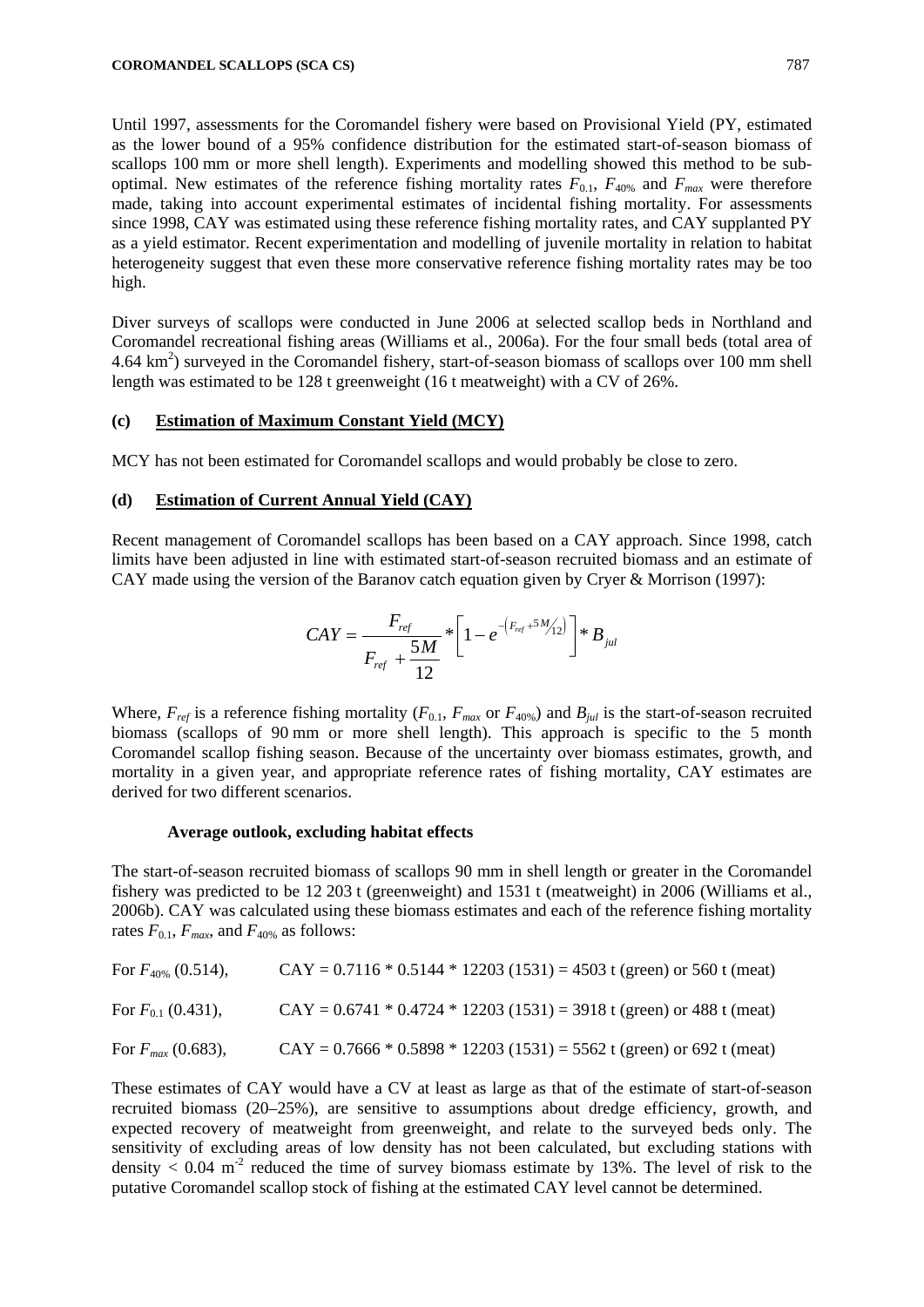# **Average outlook, including putative habitat effects**

Modelling the "feedback" effects of habitat modification by the dredge method on juvenile mortality in scallops over an assumed "critical phase" lasting 8 weeks led to estimates of  $F_{0,1} = 0.274$ ,  $F_{max} =$ 0.349, and  $F_{40\%} = 0.356$ . CAY including habitat effects as well as incidental effects was calculated using each of these reference rates of fishing mortality:

| For $F_{40\%}$ (0.356), | $CAY = 0.6308 * 0.4313 * 12203 (1531) = 3347$ t (green) or 417 t (meat) |
|-------------------------|-------------------------------------------------------------------------|
| For $F_{0,1}$ (0.274),  | $CAY = 0.5681 * 0.3827 * 12203 (1531) = 2675$ t (green) or 333 t (meat) |
| For $F_{max}$ (0.349),  | $CAY = 0.6262 * 0.4272 * 12203 (1531) = 3291$ t (green) or 410 t (meat) |

These estimates of CAY would have a CV at least as large as that of the estimate of start-of-season recruited biomass (20–25%), are sensitive to assumptions about dredge efficiency, growth, and expected recovery of meatweight, to the duration of any habitat-mediated increase in juvenile mortality, and relate to the surveyed beds only. The sensitivity of excluding areas of low density has not been calculated, but excluding stations with density  $< 0.04$  m<sup>-2</sup> reduced the time of survey biomass estimate by 13%. The level of risk to the putative Coromandel scallop stock of fishing at the estimated CAY level cannot be determined.

# **(e) Other yield estimates and stock assessment results**

The estimation of Provisional Yield (PY) is no longer accepted as appropriate, and assessments since 1998 have used a CAY approach.

Stochastic yield-per-recruit (YPR) and spawning-stock-biomass-per-recruit (SSBPR) modelling has been conducted for the Coromandel scallop fishery, including the incidental effects on growth and mortality of the dredge method in use throughout the fishery. Estimates of reference rates of fishing mortality from this study have been used to estimate CAY since 1998. More recent experimental and modelling studies indicate that even these reference rates of fishing mortality may be too high if habitat effects and juvenile scallop mortality are taken into account, causing a positive bias in CAY. CAY may also be over-estimated when either the efficiency of the dredge used during the survey is greater than that assumed in calculations (i.e., the multiplier used to account for dredge efficiency is optimistic), or the density of scallops is low and part of the biomass occurs at a density not viable for commercial fishing.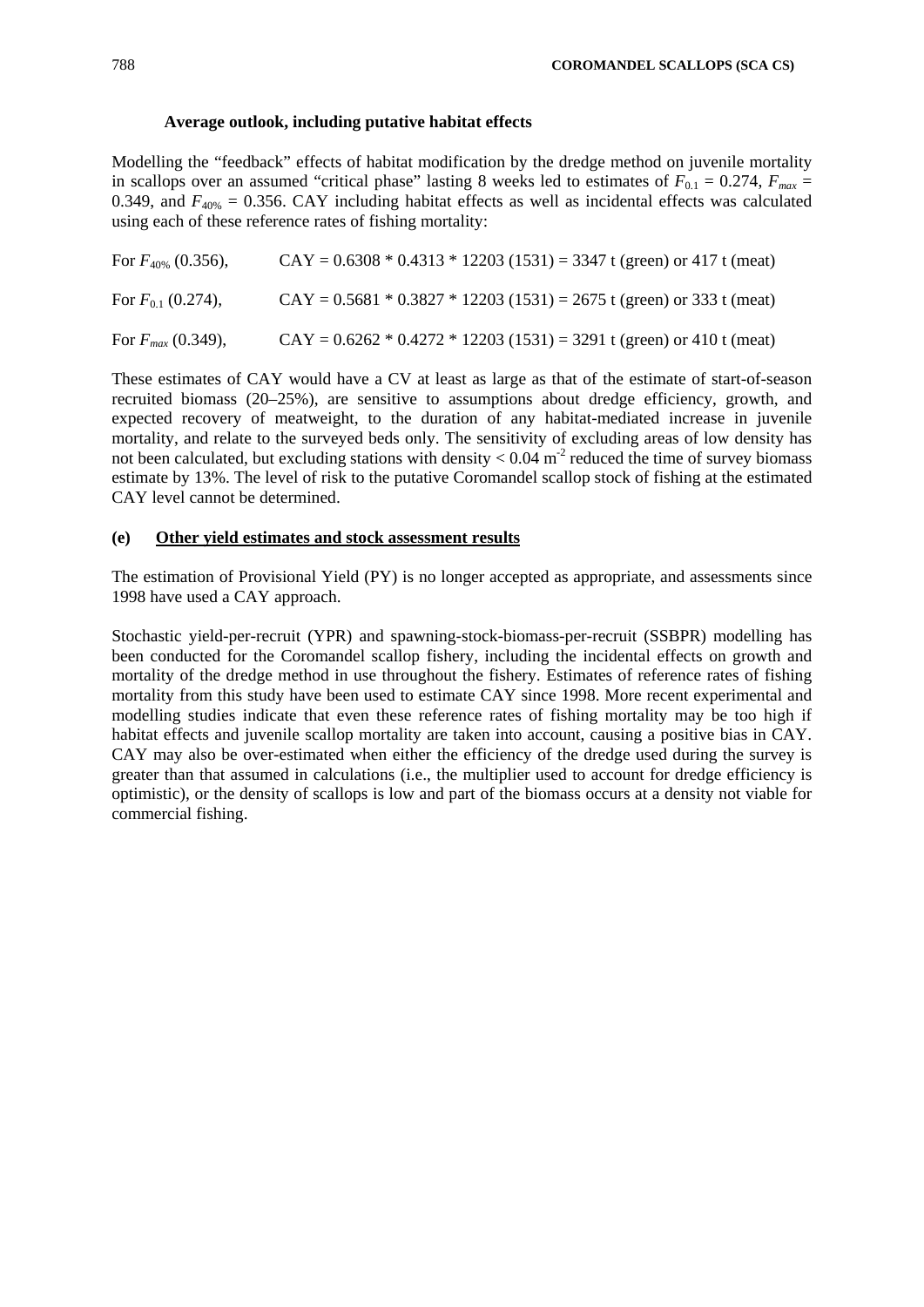### **5. STATUS OF THE STOCKS**

Estimates of current biomass for the Coromandel fishery are available (from a 2006 survey) but the only reference biomass that might be calculated is average recruited biomass. Scallop biomass can be expected to vary from one year to the next, so the long-run average is difficult to estimate and not necessarily a good indicator. However, biomass estimates around the turn of the century were consistently at or near the lowest on record and it seems reasonable to conclude that the population was, for unknown reasons, at a very low ebb. In contrast, following reasonable increases in biomass, catch rate, and condition of scallops in 2003 and, especially, 2004, the biomass in 2005 (almost regardless of what is assumed about dredge efficiency) was the highest on record and probably higher than in the mid-1980's when not all of the beds were surveyed. This remarkable resurgence was strongest at the Mercury Islands beds, but most beds showed some increase in density. The 2006 survey results suggest maintenance of this high biomass, especially at the Mercury Islands beds. We do not understand the processes that have resulted in such large fluctuations in scallop abundance. Given these dramatic changes, it is not known if landings at the level of CAY are sustainable, and the biomass that will support the maximum sustainable yield is probably not an appropriate reference point for a stock with highly variable recruitment and growth such as scallops.

Yield estimates, TACC, ACE and reported landings are summarised in Table 5.

**Table 5: Yield estimates, TACC, ACE and reported landings, for the 2005/06 fishing year, for scallops SCA CS.** 

|                  |             |            | 2006                      |             |     | 2006       |  |  |
|------------------|-------------|------------|---------------------------|-------------|-----|------------|--|--|
| <b>Fishstock</b> | OMA         | <b>MCY</b> | $\mathbf{CAY}$ $(F_{01})$ | <b>TACC</b> | ACE | Landings   |  |  |
| <b>SCACS</b>     | coromandel. | N/A        | 333 - 488                 | n^<br>∸     |     | 127<br>1/2 |  |  |

### **6. FOR FURTHER INFORMATION**

- Boyd, R.O.; Gowing, L.; Reilly, J.L. (2004). 2000-2001 national marine recreational fishing survey: diary results and harvest estimates. *Draft New Zealand Fisheries Assessment Report*. 2004/xx. 81 p.
- Boyd, R.O.; Reilly, J.L. (2002). 1999/2000 National marine recreational fishing survey: harvest estimates. *Draft New Zealand Fisheries Assessment Report.* 2002/xx 28 p.
- Bradford, E. (1997). Estimated recreational catches from Ministry of Fisheries North region marine recreational fishing surveys, 1993-94. *New Zealand Fisheries Assessment Research Document* 1997/7. 16 p.
- Bradford, E. (1998). Harvest estimates from the 1996 national marine recreational fishing surveys. *New Zealand Fisheries Assessment Research Document* 1998/16. 27 p.
- Bull, M.F. (1991a). New Zealand. pp 853–859 in Shumway S.E. (ed) Scallops: biology, ecology and aquaculture. Developments in Aquaculture & Fisheries Science, 21. Elsevier. Amsterdam. 1095 p.
- Bull, M.F. (1991b). Report on a survey of the scallop resource at the Chatham Islands 22 April 5 May 1990. *Central Fisheries Region Internal Report* No. 16. 29 p.
- Cryer, M. (1994). Estimating CAY for northern commercial scallop fisheries: a technique based on estimates of biomass and catch from the Whitianga bed. New Zealand Fisheries Assessment Research Document 1994/18. 21 p. (Draft report held at NIWA library, Wellington.)

Cryer, M. (2001a). Coromandel scallop stock assessment for 1999. *New Zealand Fisheries Assessment Report 2001/9*. 18 p.

Cryer, M. (2001b). An appraisal of an in-season depletion method of estimating biomass and yield in the Coromandel scallop fishery. *New Zealand Fisheries Assessment Report* 2001/8. 28 p.

Cryer, M. (2002). Northland and Coromandel scallop stock assessments for 2001. *New Zealand Fisheries Assessment Report 2002/60*. 20 p.

Cryer, M.; Breen, P.A.; Kendrick, T.H. (2003b). Models to evaluate fishing strategies for northern scallop fisheries. Final Research Report for Ministry of Fisheries Research Project MOF2000/03E. 61 p. (Unpublished report held by Ministry of Fisheries, Wellington).

- Cryer, M.; Morrison, M. (1997). Yield per recruit in northern commercial scallop fisheries: inferences from an individual-based population model and experimental estimates of incidental impacts on growth and survival. Final Report to Ministry of Fisheries on Project AKSC03. 67 p. (Unpublished report held by Ministry of Fisheries, Wellington).
- Cryer, M.; Morrison, M.; Davies, N.M. (2003a). Including incidental effects in fisheries models can have major implications for management advice: an example based on scallop dredging. Submitted to Canadian Journal of Fisheries and Aquatic Sciences, also presented to 2003 meeting of New Zealand Marine Sciences Society.
- Cryer, M.; Parkinson, D.M. (1999). Dredge surveys and sampling of commercial landings in the Northland and Coromandel scallop fisheries, May 1998. *NIWA Technical Report 69*. 63 p.
- Cryer, M.; Parkinson, D.M. (2001). Dredge surveys of scallops in the Northland and Coromandel scallop fisheries, April–May 2001. Working Document for Ministry of Fisheries Shellfish Fishery Assessment Working Group Meeting June 2001. 40 p. (Unpublished report held by Ministry of Fisheries, Wellington).
- Cryer, M.; Parkinson, D.M. (2004a). Dredge survey and stock assessment for the Coromandel scallop fishery, 2003. Final Research Report for Ministry of Fisheries project SCA2002/01. 36 p. (Unpublished report held by Ministry of Fisheries, Wellington).
- Cryer, M.; Parkinson, D.M. (2004b). Dredge survey and stock assessment for the Coromandel scallop fishery, 2004. Research Progress Report and working document for Shellfish Fishery Assessment Working Group (June 2004), Ministry of Fisheries project SCA2003/01. 36 p. (Unpublished report held by Ministry of Fisheries, Wellington).
- Cryer, M.; Parkinson, D.M. (2006). Biomass surveys and stock assessments for the Coromandel and Northland scallop fisheries, 2005. *New Zealand Fisheries Assessment Report 2006/34*. 53 p.